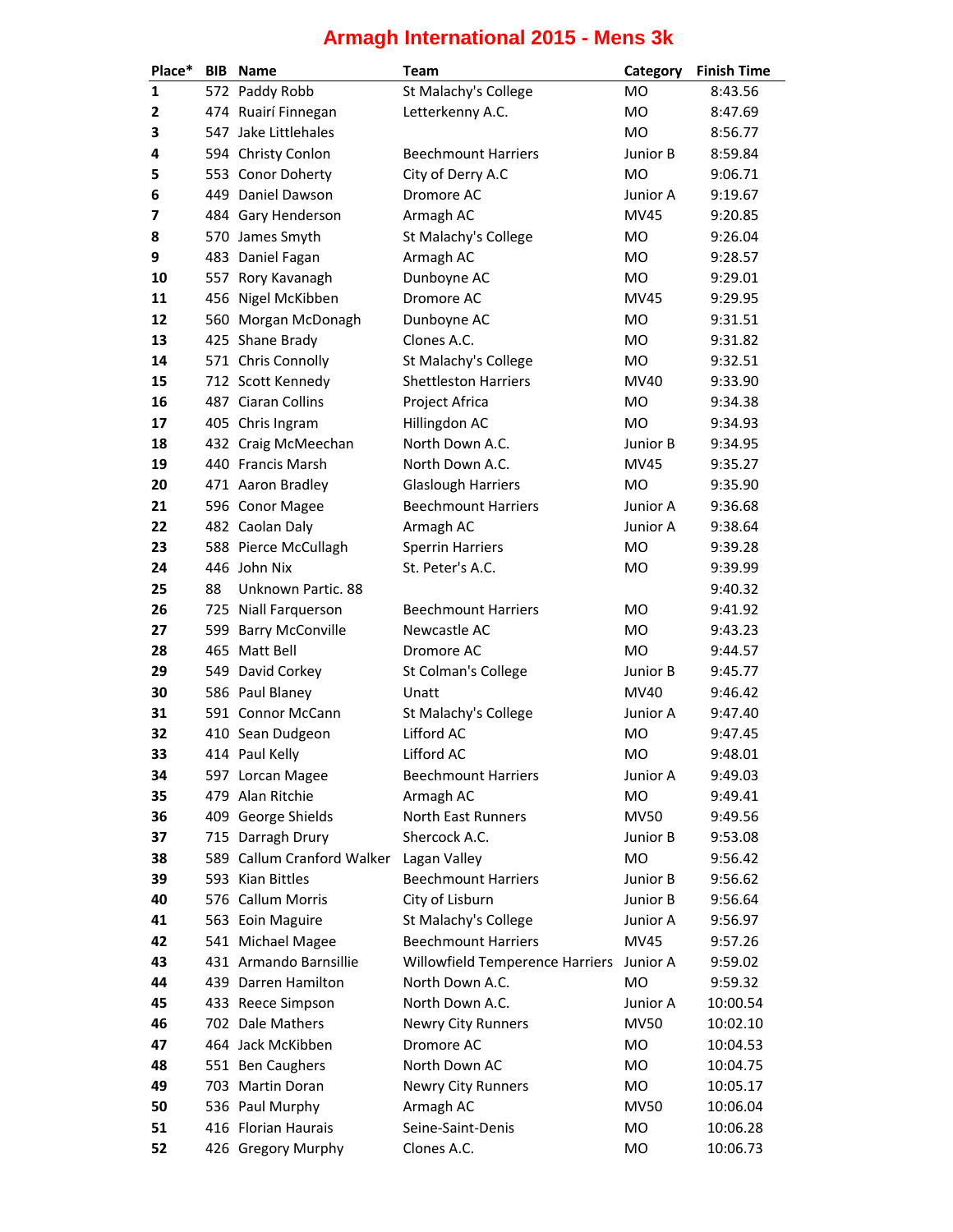| Place*     | <b>BIB</b> | <b>Name</b>                                   | Team                       | Category       | <b>Finish Time</b>   |
|------------|------------|-----------------------------------------------|----------------------------|----------------|----------------------|
| 53         |            | 401 Dave Thom                                 | <b>Cambuslang Harriers</b> | <b>MV50</b>    | 10:07.57             |
| 54         |            | 472 Patrick Murphy                            | <b>Glaslough Harriers</b>  | <b>MO</b>      | 10:08.85             |
| 55         |            | 427 Colm Kirke                                | Clones A.C.                | MO             | 10:09.29             |
| 56         |            | 542 Colin Drain                               | <b>Beechmount Harriers</b> | MO             | 10:09.44             |
| 57         |            | 728 Liam Murray                               |                            | MO             | 10:09.89             |
| 58         |            | 438 Nick Irvine                               | North Down A.C.            | MO             | 10:10.19             |
| 59         |            | 535 John Breen                                | Armagh AC                  | <b>MO</b>      | 10:10.59             |
| 60         |            | 402 Colin Feechan                             | <b>Cambuslang Harriers</b> | <b>MV55</b>    | 10:13.70             |
| 61         |            | 437 Jamis McMeechan                           | North Down A.C.            | <b>MO</b>      | 10:14.19             |
| 62         |            | 421 Conor McNally                             | Clones A.C.                | Junior B       | 10:14.88             |
| 63         |            | 724 Bashir Hussein                            | North East Runners         | <b>MV50</b>    | 10:15.69             |
| 64         |            | 705 Ryan Monaghan                             | <b>Newry City Runners</b>  | <b>MO</b>      | 10:16.37             |
| 65         |            | 521 Mark Leacy                                | South O'Hanlon AC          | Junior A       | 10:18.19             |
| 66         |            | 447 Jamie Tomaselli                           | St. Peter's A.C.           | <b>MO</b>      | 10:19.00             |
| 67         |            | 480 Brendan Heaney                            | Armagh AC                  | <b>MO</b>      | 10:19.44             |
| 68         |            | 422 Sean McElwain                             | Clones A.C.                | Junior A       | 10:20.04             |
| 69         |            | 457 Michael Stewart                           | Dromore AC                 | MV45           | 10:20.68             |
| 70         |            | 458 Michael McLernon                          | Dromore AC                 | M <sub>O</sub> | 10:23.16             |
| 71         |            | 481 Harry Rafferty                            | Armagh AC                  | Junior A       | 10:23.35             |
| 72         |            | 468 Johnathan McCarron                        | <b>Glaslough Harriers</b>  | Junior B       | 10:23.69             |
| 73         |            | 502 John Fitzpatrick                          | <b>Burren AC</b>           | Junior B       | 10:25.14             |
| 74         |            | 467 Colm McAnespie                            | <b>Glaslough Harriers</b>  | Junior A       | 10:26.12             |
| 75         |            | 423 Darren Morgan                             | Clones A.C.                | Junior A       | 10:26.43             |
| 76         |            | 584 Stuart Kennedy                            | <b>Beechmount Harriers</b> | MV45           | 10:26.94             |
| 77         |            | 496 Colm Hicks                                | Maghery Sean McDermott's   | <b>MO</b>      | 10:28.96             |
| 78         |            | 587 Paul Elliott                              | Unatt                      | <b>MV60</b>    | 10:29.39             |
| 79         |            | 531 Andrew McIntyre                           | Orangegrove AC             | <b>MO</b>      | 10:29.94             |
| 80         |            | 490 Sean Terek                                | City of Lisburn AC         | Junior B       | 10:31.20             |
| 81         |            | 415 Damian Bisiaux                            | Seine-Saint-Denis          | MO             | 10:32.74             |
| 82         |            | 445 Séamus Melanophy                          | St. Peter's A.C.           | <b>MV45</b>    | 10:33.90             |
| 83         |            | 418 Eddy Bertani                              | Seine-Saint-Denis          | MO             | 10:34.31             |
| 84         |            | 523 Derek Russell                             | Dunleer AC                 | <b>MV45</b>    | 10:34.93             |
| 85         |            | 469 James McKenna                             | <b>Glaslough Harriers</b>  | Junior A       | 10:35.91             |
| 86         |            | 595 Pearse McCormick                          | <b>Beechmount Harriers</b> | Junior B       | 10:36.77             |
| 87         |            | 701 Ryan McGivern                             | St Colman's College        | Junior A       | 10:37.32             |
| 88         |            | 412 Thomas Leitch                             | Orangegrove AC             | MV40           | 10:37.47             |
| 89         |            | 459 Colin Armstrong                           | Dromore AC                 | MO             | 10:37.99             |
| 90         |            | 404 Gavin Crilly                              | Newry AC                   | MO             | 10:38.08             |
| 91         |            | 485 Mark McKeown                              | Armagh AC                  | MV40           | 10:41.81             |
| 92         |            | 406 Darryle Meenagh                           | Carmen Runners             | <b>MO</b>      | 10:42.07             |
| 93         |            | 528 Robin Montgomery                          | Orangegrove AC             | MV45           | 10:42.83             |
| 94         |            | 583 Dillon Carolan                            | <b>Carrick Aces</b>        | Junior B       | 10:43.52             |
| 95         |            | 452 Ethan Dunn                                | Dromore AC                 | Junior B       |                      |
| 96         |            | 590 Dermot O'Hare                             | Lagan Valley               | <b>MO</b>      | 10:44.48<br>10:45.35 |
| 97         |            | 436 Paul Lyons                                |                            | Junior A       | 10:46.16             |
| 98         |            | 461 Luke Osborne                              |                            | MO             |                      |
|            |            |                                               | Dromore AC                 |                | 10:50.97             |
| 99         |            | 454 Josh Millar                               | Dromore AC                 | Junior B       | 10:52.89             |
| 100        |            | 400 Robert Rossborough<br>565 Conor McAlister | <b>Cambuslang Harriers</b> | <b>MO</b>      | 10:53.85             |
| 101<br>102 |            |                                               | St Malachy's College       | Junior A<br>MO | 10:55.20<br>10:56.85 |
|            |            | 713 Philip Brynes                             | Lagan Valley               |                |                      |
| 103        |            | 548 Timothy Robinson                          | Orangegrove AC             | MV40           | 10:57.96             |
| 104        |            | 463 Andrew Johnston                           | Dromore AC                 | <b>MV45</b>    | 10:58.00             |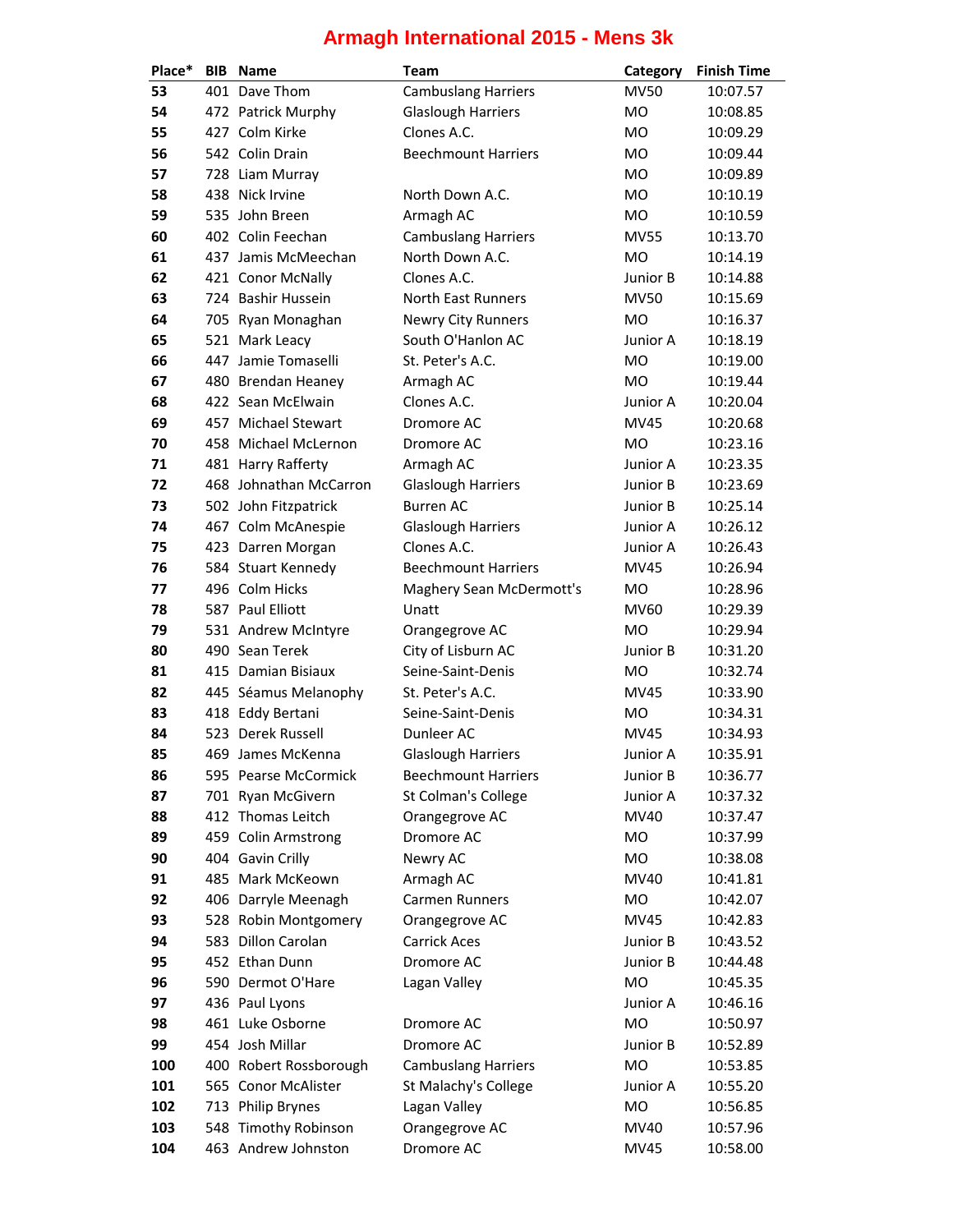| Place* | <b>BIB</b> | <b>Name</b>            | <b>Team</b>                   | Category    | <b>Finish Time</b> |
|--------|------------|------------------------|-------------------------------|-------------|--------------------|
| 105    |            | 508 Stephen Lavery     |                               | <b>MO</b>   | 10:58.74           |
| 106    |            | 527 Chris Downey       | Orangegrove AC                | <b>MO</b>   | 10:59.33           |
| 107    |            | 720 Ben Creally        | Maghery Sean McDermott's      | Junior A    | 11:00.36           |
| 108    |            | 453 Jack Ferguson      | Dromore AC                    | Junior B    | 11:01.35           |
| 109    |            | 442 Niall Loney        | St. Peter's A.C.              | Junior B    | 11:05.77           |
| 110    |            | 488 Terry Eakin        | Lagan Valley                  | <b>MV65</b> | 11:05.90           |
| 111    |            | 568 Kieron Conway      | St Malachy's College          | Junior B    | 11:06.85           |
| 112    |            | 706 Gerald McAleenan   | Newry City Runners            | MV40        | 11:08.28           |
| 113    |            | 420 Clément Rémond     | Seine-Saint-Denis             | <b>MO</b>   | 11:11.13           |
| 114    |            | 704 Pat Rocks          | Newry City Runners            | <b>MV60</b> | 11:12.19           |
| 115    |            | 434 Oisín Hughes       | Blackrock A.C.                | Junior B    | 11:13.71           |
| 116    |            | 443 Oisín Farquhar     | St. Peter's A.C.              | Junior B    | 11:17.34           |
| 117    |            | 455 Oliver McKibben    | Dromore AC                    | Junior B    | 11:22.15           |
| 118    |            | 499 Shane Murphy       | Maghery Sean McDermott's      | <b>MO</b>   | 11:23.82           |
| 119    |            | 569 Colm Holmfirth     | St Malachy's College          | Junior B    | 11:24.63           |
| 120    |            | 450 Ben McKibben       | Dromore AC                    | Junior A    | 11:24.98           |
| 121    |            | 417 Hervé Caderon      | Seine-Saint-Denis             | <b>MV55</b> | 11:27.20           |
| 122    |            | 717 Michael Welsh      |                               | <b>MV45</b> | 11:28.02           |
| 123    |            | 580 Stephen Mone       | Our Lady's & St Mochua's PS   | MO          | 11:29.51           |
| 124    |            | 708 Jimmy Gillespie    | Armagh AC                     | <b>MV60</b> | 11:29.55           |
| 125    |            | 574 Ben Ritchie        | City of Lisburn               | Junior B    | 11:29.66           |
| 126    |            | 408 Paul Watters       | 3 Ways                        | MV40        | 11:32.41           |
| 127    |            | 413 Brian J Todd       | Orangegrove AC                | <b>MV60</b> | 11:34.71           |
| 128    |            | 444 Scott McCauley     | St. Peter's A.C.              | Junior B    | 11:47.11           |
| 129    |            | 540 Conor Cooney       | Drogheda & District A.C.      | MV60        | 11:52.65           |
| 130    |            | 729 William Millsop    | <b>Orchard County</b>         | <b>MO</b>   | 11:56.03           |
| 131    |            | 726 Oran Catnet        | North Belfast Harriers        | Junior B    | 11:56.99           |
| 132    |            | 462 Leslie Dawson      | Dromore AC                    | <b>MV50</b> | 12:00.83           |
| 133    |            | 710 Brian O'Reilly     | Larragh AC                    | <b>MV55</b> | 12:02.32           |
| 134    |            | 727 Pearse McShane     | <b>North Belfast Harriers</b> | Junior B    | 12:02.49           |
| 135    |            | 716 Lawrence Malone    | <b>Sliabh Gullion Runners</b> | <b>MV50</b> | 12:04.65           |
| 136    |            | 489 Michael O Donoghue | Orangegrove AC                | <b>MO</b>   | 12:07.86           |
| 137    |            | 470 Peter McKenna      | <b>Glaslough Harriers</b>     | <b>MV45</b> | 12:19.22           |
| 138    |            | 529 Stephen Hamilton   | Orangegrove AC                | <b>MO</b>   | 12:21.12           |
| 139    |            | 448 Paul Moore         | St. Peter's A.C.              | MV45        | 12:21.99           |
| 140    |            | 429 Chris Audley       | Clones A.C.                   | MO          | 12:27.99           |
| 141    |            | 707 Patsy Fitzsimmons  | South O'Hanlon AC             | <b>MV65</b> | 12:34.49           |
| 142    |            | 419 Jean Yves Quemener | Seine-Saint-Denis             | MV40        | 12:38.67           |
| 143    |            | 709 Michael Smyth      | Larragh AC                    | <b>MV65</b> | 12:46.34           |
| 144    |            | 493 Paul Higgins       | Maghery Sean McDermott's      | <b>MV50</b> | 12:58.99           |
| 145    |            | 714 John Joe Hunter    | Armagh AC                     | Junior B    | 13:08.58           |
| 146    |            | 403 David Cooney       | <b>Cambuslang Harriers</b>    | <b>MV65</b> | 13:11.16           |
| 147    |            | 522 Paul Butler        | Dunleer AC                    | MV40        | 13:15.29           |
| 148    |            | 491 Fintan Hurl        | Orangegrove AC                | MO          | 13:34.46           |
| 149    |            | 435 Conleth Conway     | North Belfast Harriers        | Junior A    | 13:39.37           |
| 150    |            | 538 Martin Walker      | Orangegrove AC                | MV40        | 13:48.16           |
| 151    |            | 494 Shamous Mackle     | Maghery Sean McDermott's      | <b>MV45</b> | 14:10.33           |
| 152    |            | 492 Ciaran Higgins     | Maghery Sean McDermott's      | MO          | 14:19.62           |
| 153    |            | 498 Barry Woods        | Maghery Sean McDermott's      | MO          | 14:43.08           |
| 154    |            | 525 Ian Carroll        | Dunleer AC                    | <b>MV55</b> | 14:48.36           |
| 155    |            | 600 Colm Doran         | Armagh AC                     | <b>MV65</b> | 15:13.22           |
| 156    |            | 411 Desmond Brownlee   | Lagan Valley A.C.             | MV65        | 16:13.93           |